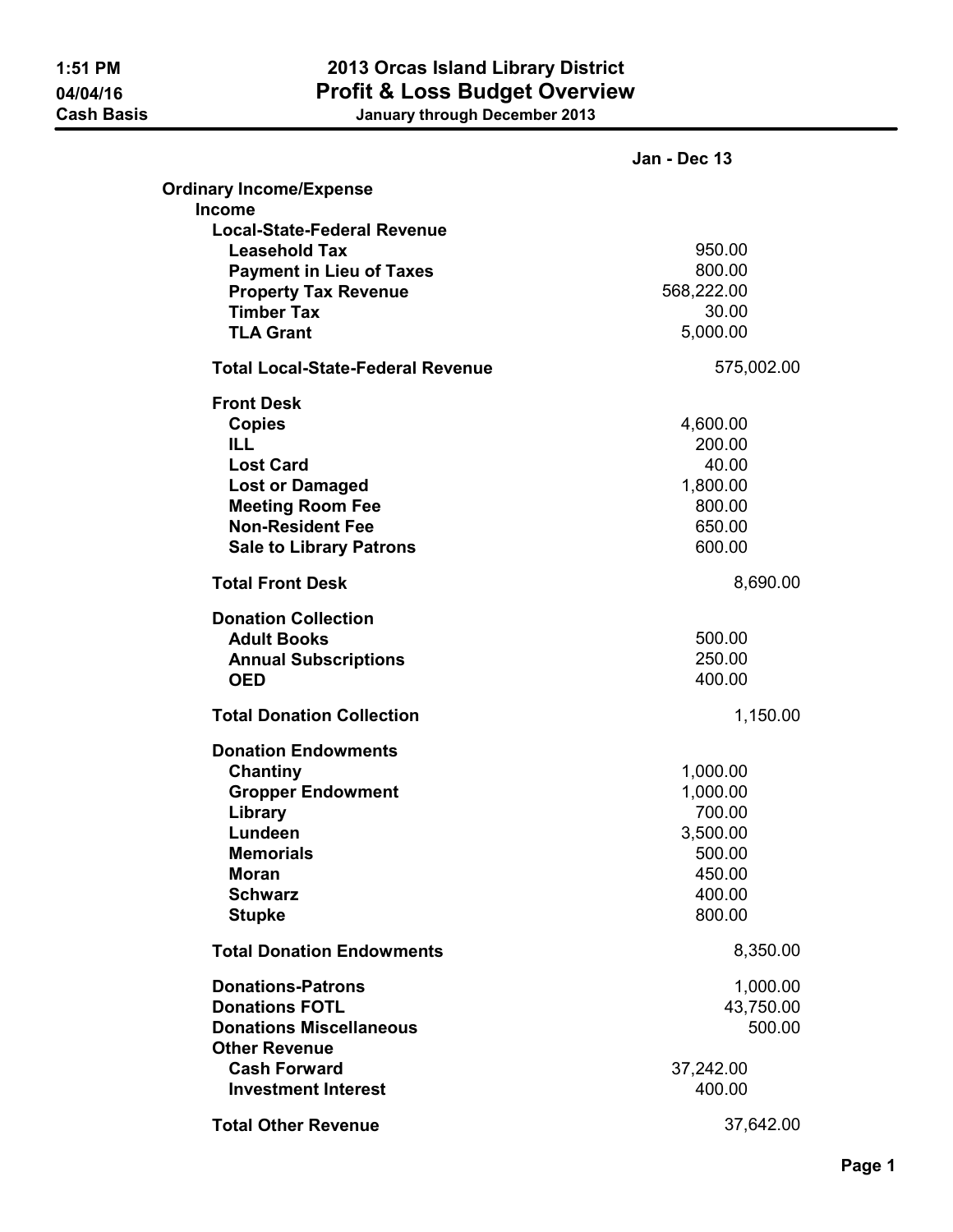|                                                           | <b>Jan - Dec 13</b> |  |
|-----------------------------------------------------------|---------------------|--|
| <b>Total Income</b>                                       | 676,084.00          |  |
| Gross Profit                                              | 676,084.00          |  |
| <b>Expense</b>                                            |                     |  |
| <b>10 ADMINISTRATION</b>                                  |                     |  |
| 10.10 Admin Personnel                                     |                     |  |
| 10.2001 Library Director<br>10.2004 Admin Services Coord. | 84,650.00           |  |
|                                                           | 32,034.00           |  |
| <b>Total 10.10 Admin Personnel</b>                        | 116,684.00          |  |
| 10.41 Admin Prof. Services                                |                     |  |
| 41.2001 Consultant Prof. Serv.                            | 4,000.00            |  |
| 41.2002 SJC Acct. Prof. Serv.                             | 3,000.00            |  |
| 41.2003 Attorney Fees                                     | 1,000.00            |  |
| 41.2004 Memberships                                       | 1,400.00            |  |
| 41.2005 Paid Ads/Legals                                   | 1,000.00            |  |
| 41.2011 Audit Prof. Services                              | 5,000.00            |  |
| <b>Total 10.41 Admin Prof. Services</b>                   | 15,400.00           |  |
| 10.46 Admin Insurance                                     |                     |  |
| 46.2002 D & O Liability                                   | 2,000.00            |  |
| <b>Total 10.46 Admin Insurance</b>                        | 2,000.00            |  |
|                                                           |                     |  |
| <b>10.49 Admin Miscellaneous</b><br>49.2004 Taxes & Fees  | 2,500.00            |  |
|                                                           |                     |  |
| <b>Total 10.49 Admin Miscellaneous</b>                    | 2,500.00            |  |
| <b>Total 10 ADMINISTRATION</b>                            | 136,584.00          |  |
| <b>20 LIBRARY SERVICES</b>                                |                     |  |
| 20.10 L-S Personnel                                       |                     |  |
| 10.2002 Public Serv Librarian 1                           | 49,029.00           |  |
| 10.2003 Public Serv Librarian 2                           | 33,565.00           |  |
| 10.2005 Special Projects                                  | 4,000.00            |  |
| 10.2021 Public Serv Librarian 3                           | 41,877.00           |  |
| 10.2022 Library Associate I                               | 12,726.00           |  |
| 10.2023 Network Administrator                             | 34,748.00           |  |
| 10.2025 Substitutes                                       | 1,000.00            |  |
| 10.2026 Public Serv Librarian 4                           | 34,828.00           |  |
| <b>Total 20.10 L-S Personnel</b>                          | 211,773.00          |  |
| 20.20 L-S Personnel Benefits                              |                     |  |
| 20.0001 FICA Benefits                                     | 25,160.00           |  |
| 20.0002 LABOR & INDUSTRIES                                | 3,913.00            |  |
| 20.0003 Retirement Benefits                               | 23,812.00           |  |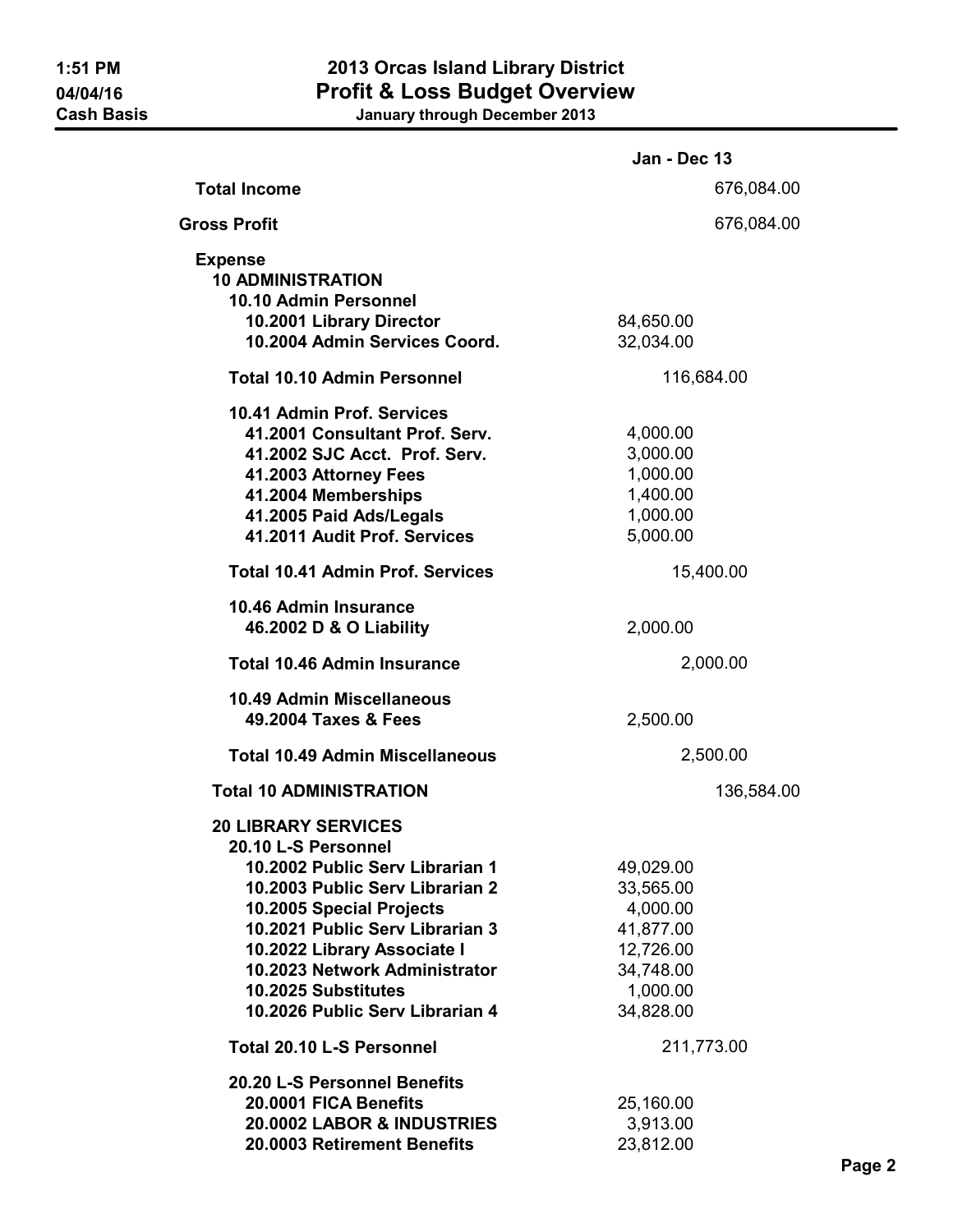|                                           | Jan - Dec 13 |
|-------------------------------------------|--------------|
| 20.0006 Medical Ins. Benefit              | 31,023.00    |
| 20.0009 Un-employment Benefits            | 1,807.00     |
| 20.0010 Deferred Compensation             | 150.00       |
| 20.0022 Medflight Insurance               | 632.00       |
| 20.2007 Volunteer Workers Comp.           | 300.00       |
|                                           |              |
| <b>Total 20.20 L-S Personnel Benefits</b> | 86,797.00    |
| 20.31 L-S Off & Oper Supplies             |              |
| 31.2001 Library Supplies                  | 4,500.00     |
| 31.2002 Promotional Items                 | 500.00       |
| 31.2005 Computer Supplies/Parts           | 2,600.00     |
| 31.2006 Computer Software                 | 1,100.00     |
| 31.2007 Audio Visual (DVD & CD)           | 1,500.00     |
| 31.2015 Library Cards/Barcodes            | 500.00       |
| 31.2016 Processing/Binding                | 3,700.00     |
| 31.2017 Copier paper                      | 1,100.00     |
| 31.2018 Print/Graphic-Itrhead             | 1,000.00     |
| 31.2021 Adult Program Supplies            | 130.00       |
| Total 20.31 L-S Off & Oper Supplies       | 16,630.00    |
| 20.34 L-S Inventory                       |              |
| 34.0008 Music                             | 500.00       |
| 34.0009 Microflim                         | 1,400.00     |
| 34.0010 Online Databases                  | 4,500.00     |
| 34.1001 Young Adult Books                 | 1,400.00     |
| 34.1002 YA Multa-Media                    | 1,000.00     |
| 34.1003 YA Audio Books                    | 300.00       |
| 34.1004 YA Ebooks                         | 50.00        |
| 34.1005 YA Print Periodicals              | 200.00       |
| 34.1006 YA Elect Periodicals              | 50.00        |
| 34.2001 Adult Books                       | 27,350.00    |
| 34.2002 Adult Multi-Media                 | 5,000.00     |
| 34.2003 Adult Audio Book                  | 5,000.00     |
| 34.2004 Adult Ebooks                      | 1,200.00     |
| 34.2005 Adult Print Periodicals           | 4,700.00     |
| 34.2006 Adult Elect. Periodical           | 200.00       |
| 34.2007 Adult Large Print                 | 50.00        |
| 34.3001 Childrens Books                   | 10,000.00    |
| 34.3002 Childrens Multi-Media             | 2,000.00     |
| 34.3003 Childrens Audio Book              | 2,998.00     |
| 34.3004 Childrens Ebook                   | 1.00         |
| 34.3005 Child Print Periodicals           | 350.00       |
| 34.3006 Child Elect Periodical            | 1.00         |
| 34.4011 Lundeen Endowment                 | 3,500.00     |
| 34.4012 Chanity Endowment                 | 1,000.00     |
| 34.4013 Schwarz Endowment                 | 400.00       |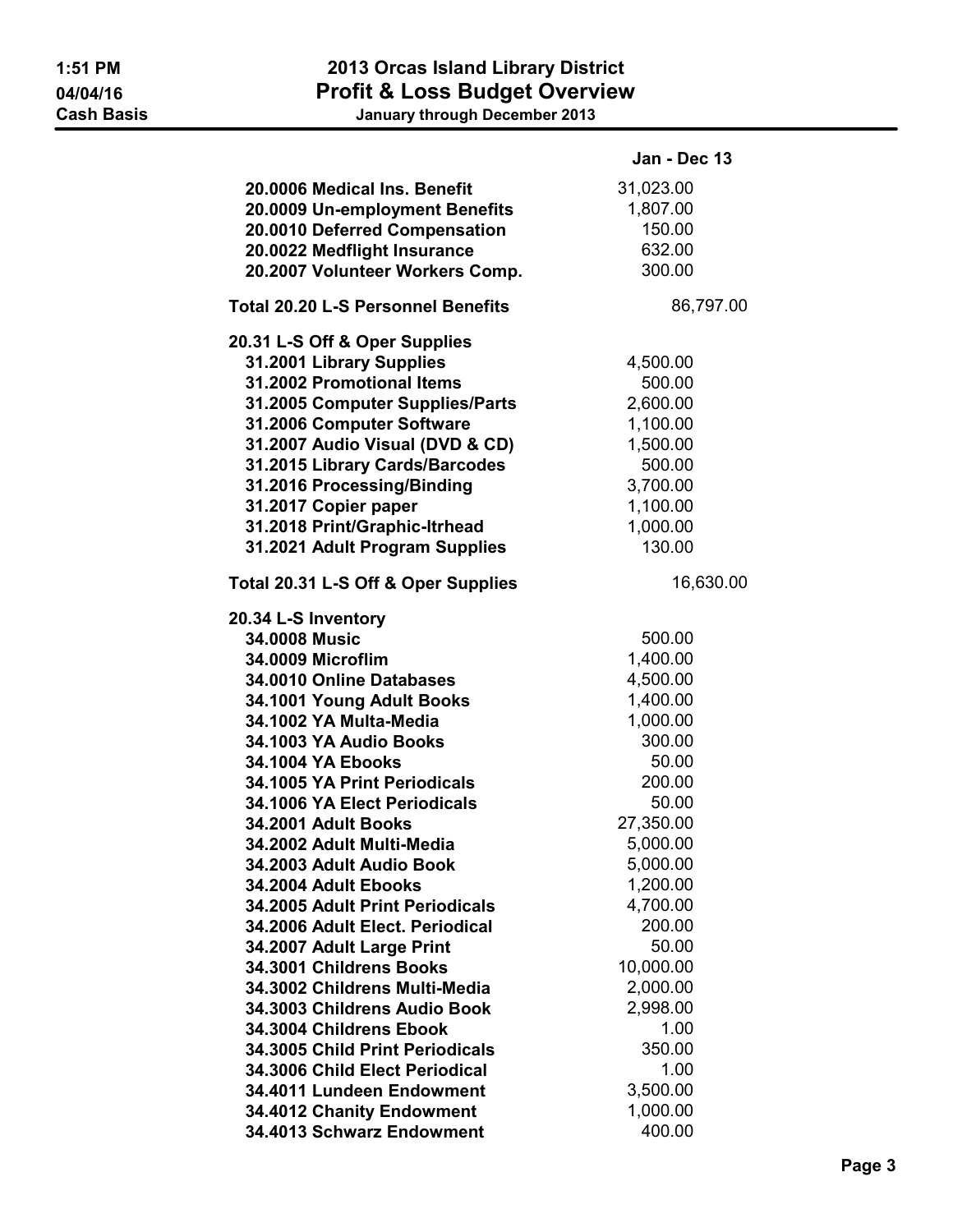|                                                                                                                      | Jan - Dec 13                      |
|----------------------------------------------------------------------------------------------------------------------|-----------------------------------|
| 34.4014 Stupke Endowment<br>34.4015 Friends of the Library<br>34.4016 Gropper Endowment                              | 800.00<br>5,000.00<br>1,000.00    |
| Total 20.34 L-S Inventory                                                                                            | 79,950.00                         |
| 20.35 L-S Tools & Equipment<br>35.2002 Office Equip. & Furn.<br>35.2003 Postage Meter<br>35.2005 Computers/Equipment | 2,000.00<br>1,800.00<br>3,000.00  |
| Total 20.35 L-S Tools & Equipment                                                                                    | 6,800.00                          |
| 20.41 L-S Professional Services<br>41.2006 OCLC Serivces<br>41.2007 ILL Fees<br>41.2008 Copier Maint Contract        | 5,000.00<br>3,200.00<br>4,000.00  |
| <b>Total 20.41 L-S Professional Services</b>                                                                         | 12,200.00                         |
| 20.42 L-S Communication<br>42.2001 Postage & Shipping<br>42.2002 Telephone<br>42.2006 Internet Access                | 6,500.00<br>2,000.00<br>3,100.00  |
| <b>Total 20.42 L-S Communication</b>                                                                                 | 11,600.00                         |
| 20.48 Computers<br>48.2011 Computers                                                                                 | 3,500.00                          |
| <b>Total 20.48 Computers</b>                                                                                         | 3,500.00                          |
| 20.49 L-S Miscellaneous<br>49.2015 Friends Grant<br>49.2016 Stanford Grant<br>49.2019 TLA Grant                      | 34,750.00<br>3,800.00<br>5,000.00 |
| <b>Total 20.49 L-S Miscellaneous</b>                                                                                 | 43,550.00                         |
| <b>Total 20 LIBRARY SERVICES</b>                                                                                     | 472,800.00                        |
| 40 TRAINING<br><b>40.43 Travel</b><br>43.2002 Travel/Conferences                                                     | 5,000.00                          |
| <b>Total 40.43 Travel</b>                                                                                            | 5,000.00                          |
| <b>Total 40 TRAINING</b>                                                                                             | 5,000.00                          |
| <b>50 FACILITIES</b><br>50.31 Facilities-Off/Oper Supp                                                               |                                   |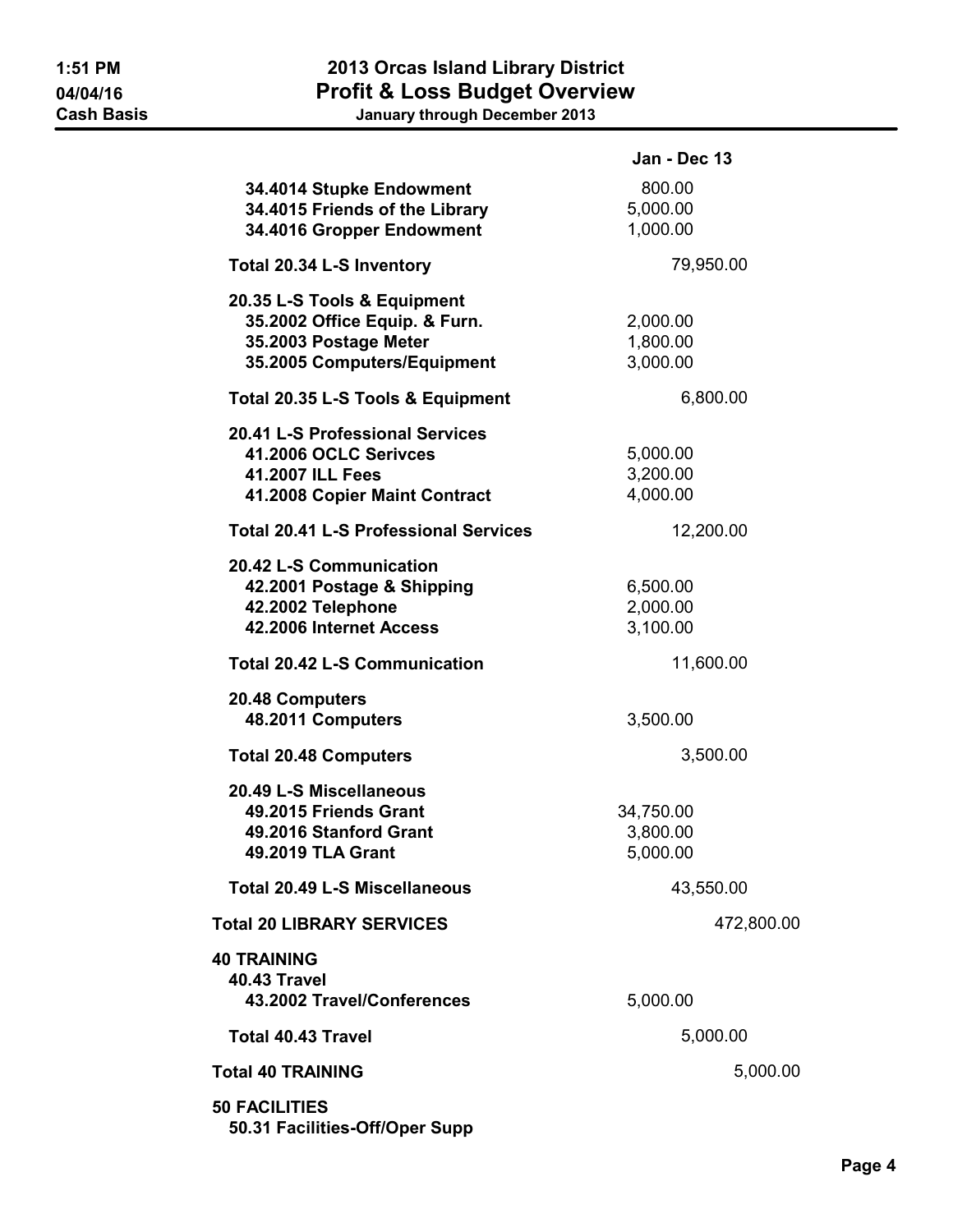|                                                                                                                                                                                                                               | Jan - Dec 13                                                   |
|-------------------------------------------------------------------------------------------------------------------------------------------------------------------------------------------------------------------------------|----------------------------------------------------------------|
| 31.2003 Building Supplies<br>31.2020 Janitorial Supplies                                                                                                                                                                      | 300.00<br>2,000.00                                             |
| <b>Total 50.31 Facilities-Off/Oper Supp</b>                                                                                                                                                                                   | 2,300.00                                                       |
| <b>50.41 Professional Services</b><br>41.2005 Security Alarm<br>41.2015 Custodial Services                                                                                                                                    | 600.00<br>21,450.00                                            |
| <b>Total 50.41 Professional Services</b>                                                                                                                                                                                      | 22,050.00                                                      |
| 50.46 Facilities-Insurance<br>46.2001 Property & Liability<br>46.2005 Independent Cont. L&I                                                                                                                                   | 9,300.00<br>500.00                                             |
| <b>Total 50.46 Facilities-Insurance</b>                                                                                                                                                                                       | 9,800.00                                                       |
| 50.47 Facilities-Utility Serv<br>47.2001 Electricity<br>47.2002 Water<br>47.2003 Sewer<br>47.2004 Garbage                                                                                                                     | 7,800.00<br>1,000.00<br>500.00<br>2,300.00                     |
| <b>Total 50.47 Facilities-Utility Serv</b>                                                                                                                                                                                    | 11,600.00                                                      |
| 50.48 Facilities-Repair/Maint.<br>48.2001 Building Maintenance<br>48.2004 Furnishings Maintenance<br>48.2012 Carpet Cleaning<br>48.2016 Property/Ground (Labor)<br>48.2017 Grounds Supplies/Maint.<br>48.2018 Window Cleaning | 5,600.00<br>500.00<br>450.00<br>2,000.00<br>2,000.00<br>400.00 |
| Total 50.48 Facilities-Repair/Maint.                                                                                                                                                                                          | 10,950.00                                                      |
| <b>Total 50 FACILITIES</b>                                                                                                                                                                                                    | 56,700.00                                                      |
| <b>Total Expense</b>                                                                                                                                                                                                          | 671,084.00                                                     |
| <b>Net Ordinary Income</b>                                                                                                                                                                                                    | 5,000.00                                                       |
| <b>Other Income/Expense</b><br><b>Other Expense</b><br><b>OTHER-</b><br>00.0011 Contingency                                                                                                                                   | 5,000.00                                                       |
| <b>Total OTHER-</b>                                                                                                                                                                                                           | 5,000.00                                                       |
| <b>Total Other Expense</b>                                                                                                                                                                                                    | 5,000.00                                                       |
| <b>Net Other Income</b>                                                                                                                                                                                                       | (5,000.00)                                                     |
|                                                                                                                                                                                                                               |                                                                |